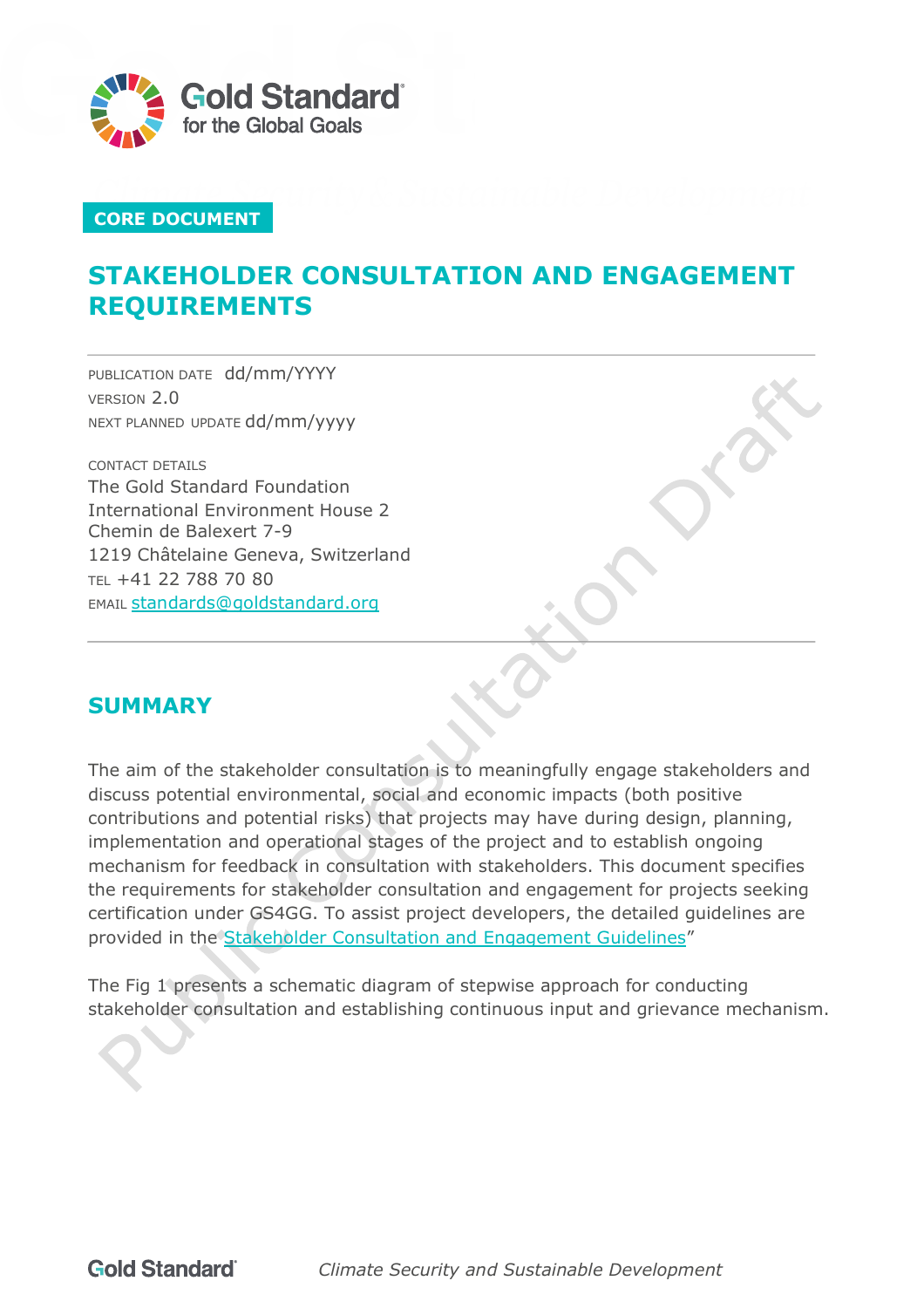#### **CORE DOCUMENT-**

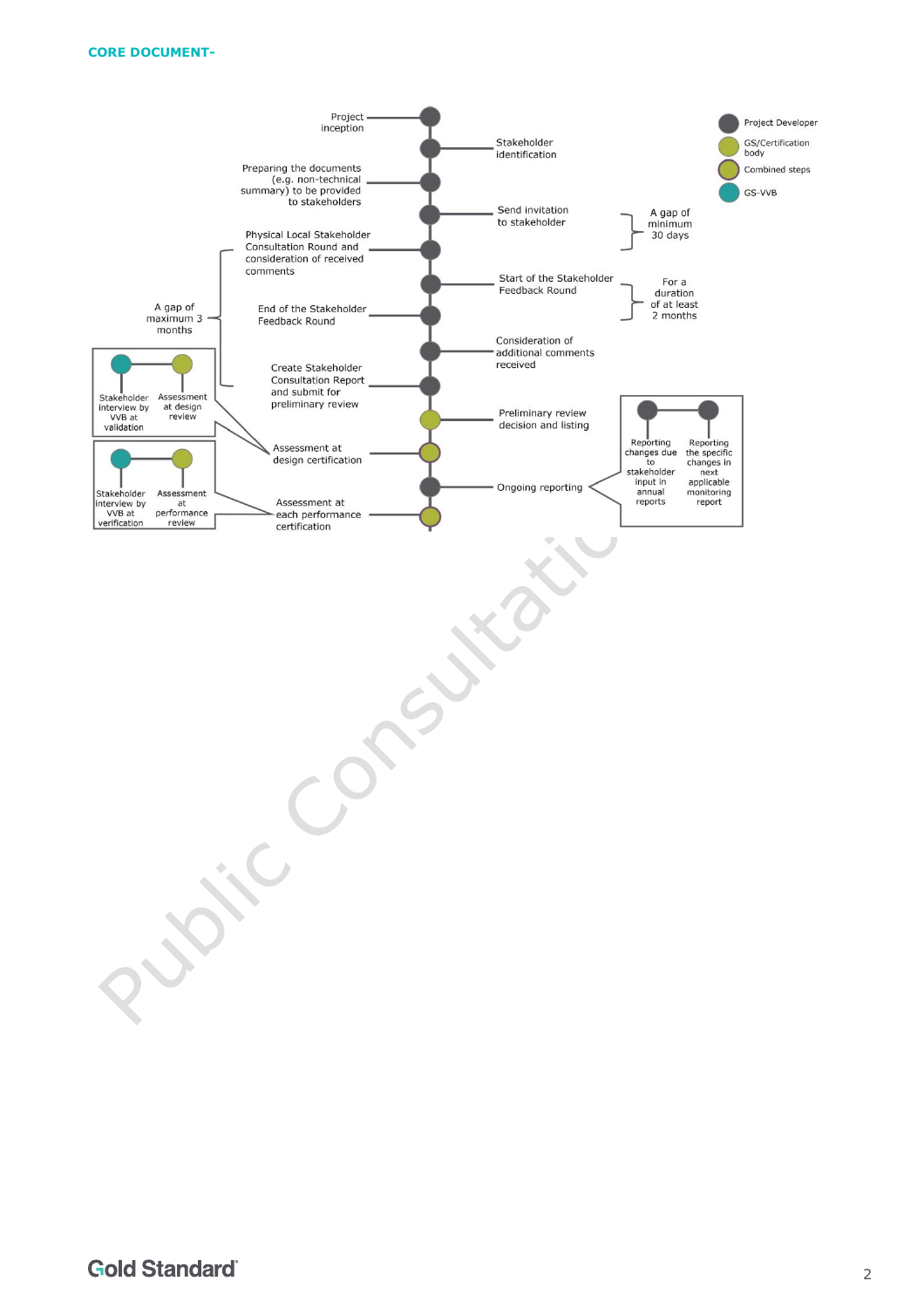# <span id="page-2-0"></span>**TABLE OF CONTENTS**

| 1  SCOPE, APPLICABILITY AND ENTRY INTO FORCE ___________________________________4 |    |
|-----------------------------------------------------------------------------------|----|
|                                                                                   |    |
|                                                                                   |    |
|                                                                                   |    |
|                                                                                   |    |
|                                                                                   |    |
|                                                                                   |    |
| $3.2 \perp$                                                                       |    |
| $3.3 \perp$                                                                       |    |
| $3.4 \mid$                                                                        |    |
| $3.5 \mid$                                                                        |    |
| $3.6 \mid$                                                                        |    |
| a.                                                                                |    |
| $h_{-}$                                                                           |    |
| $3.7 \perp$                                                                       |    |
|                                                                                   |    |
|                                                                                   |    |
|                                                                                   |    |
|                                                                                   |    |
|                                                                                   |    |
| a.                                                                                |    |
|                                                                                   |    |
| $4.3 \perp$                                                                       |    |
| $4.4 \mid$                                                                        |    |
| $4.5$                                                                             |    |
| $4.6 \mid$                                                                        |    |
| $4.7 \perp$                                                                       |    |
|                                                                                   |    |
| h.                                                                                |    |
|                                                                                   |    |
| 5  EXPERT STAKEHOLDERS ENGAGEMENT                                                 | 14 |
| 6  ASSESSMENT AND REPORTING REQUIREMENTS FOR VVB                                  | 15 |
|                                                                                   |    |
|                                                                                   |    |
|                                                                                   |    |
|                                                                                   |    |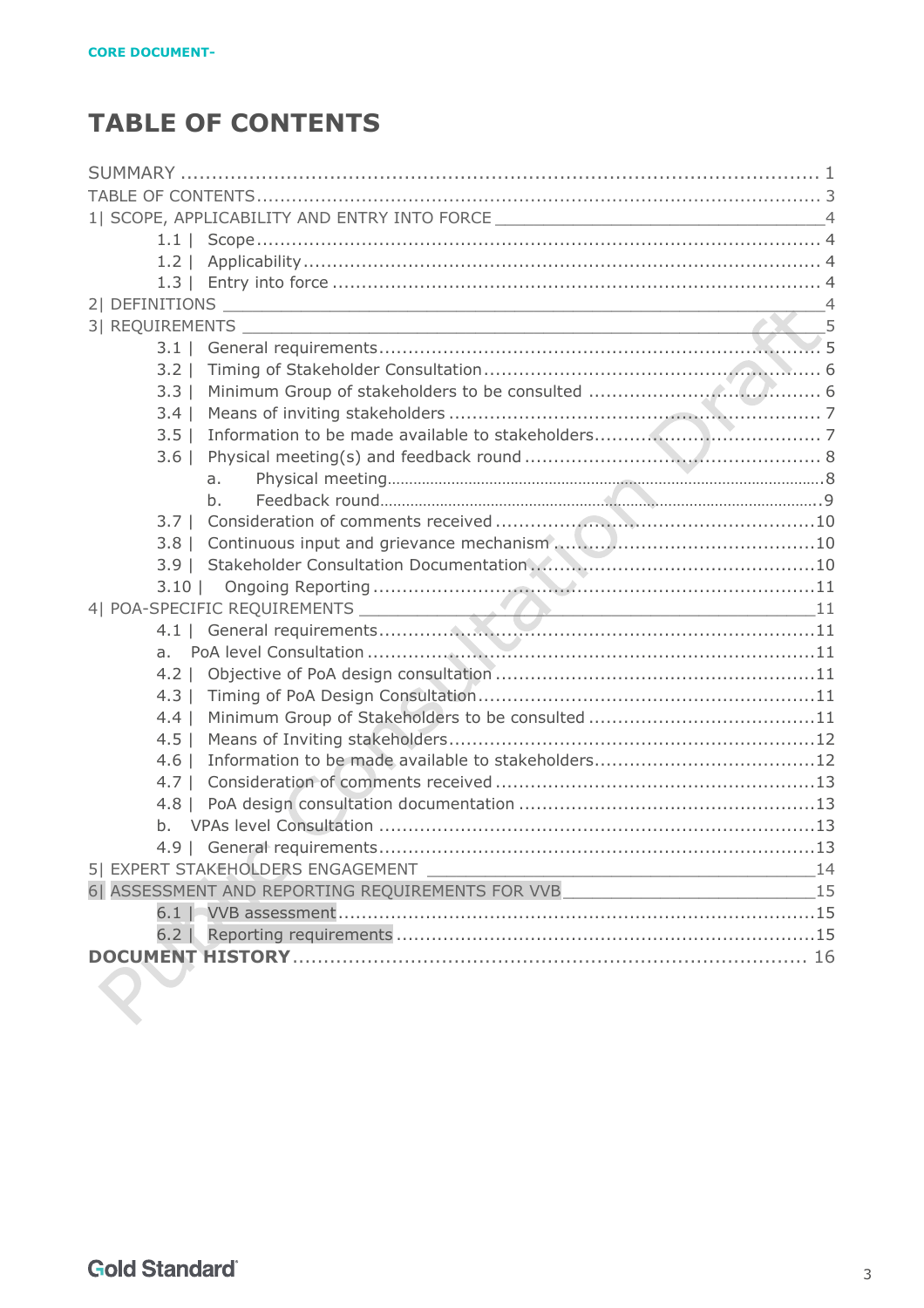# <span id="page-3-0"></span>**1| SCOPE, APPLICABILITY AND ENTRY INTO FORCE**

#### <span id="page-3-1"></span>**1.1 | Scope**

1.1.1 | This document sets out the requirements for stakeholder consultation and engagement corresponding to the Gold Standard for Global Goals (GS4GG) [Principles and Requirements.](https://globalgoals.goldstandard.org/standards/101_V1.2_PAR_Principles-Requirements.pdf).

#### <span id="page-3-2"></span>**1.2 | Applicability**

1.2.1 | The requirements specified in this document apply to all Projects for which Project Developer/Coordinating and Managing Entity (CME) seeks certification under GS4GG.

#### <span id="page-3-3"></span>**1.3 | Entry into force**

1.3.1 | This document comes into force on dd/mm/yyyy.

# <span id="page-3-4"></span>**2| DEFINITIONS**

- 2.1.1 | In addition to definitions contained in GS4GG **[Glossary of terms](https://www.goldstandard.org/project-developers/standard-documents)**, the following definitions apply to this document:
	- a. **Expert stakeholder** refers to the individuals that hold specific expertise or knowledge about the organisation, process, or activity being audited and/or about the context and practices to which the project is applied. For the purposes of GS4GG, a Stakeholder is considered an expert if they hold over 10 years of relevant, contextually specific professional, academic or practical experience in a given topic. Higher academic qualifications are preferred but can be justified as not required if necessary.
	- b. **Marginalised individuals and groups** refer to the section of society that experiences exclusion (social, political and economic), discrimination and, for whatever reason, are unable to participate in the mainstream economic, political, cultural and social activities. A few most common marginalised groups are women, youth, poor communities, informal sector workers, ethnic minorities, indigenous peoples, disabled or elderly people, and members of the LGBTQ community.
	- c. **Meaningful consultation** refers collectively to meaningful consultation and participation in a two-way process that:
		- is ongoing and iterative throughout the project cycle, starting as early as possible, and
		- ensures that different categories of stakeholders are represented and involved, and
		- − is equitable and non-discriminatory, and ensure that poorer or more vulnerable parts of the affected stakeholders are given a voice, and
		- − is transparent and based on factual information, including about the scope of consultation and ability of stakeholders to influence project decision, and
		- − encourages stakeholder feedback and engagement in the project development, design and implementation process, and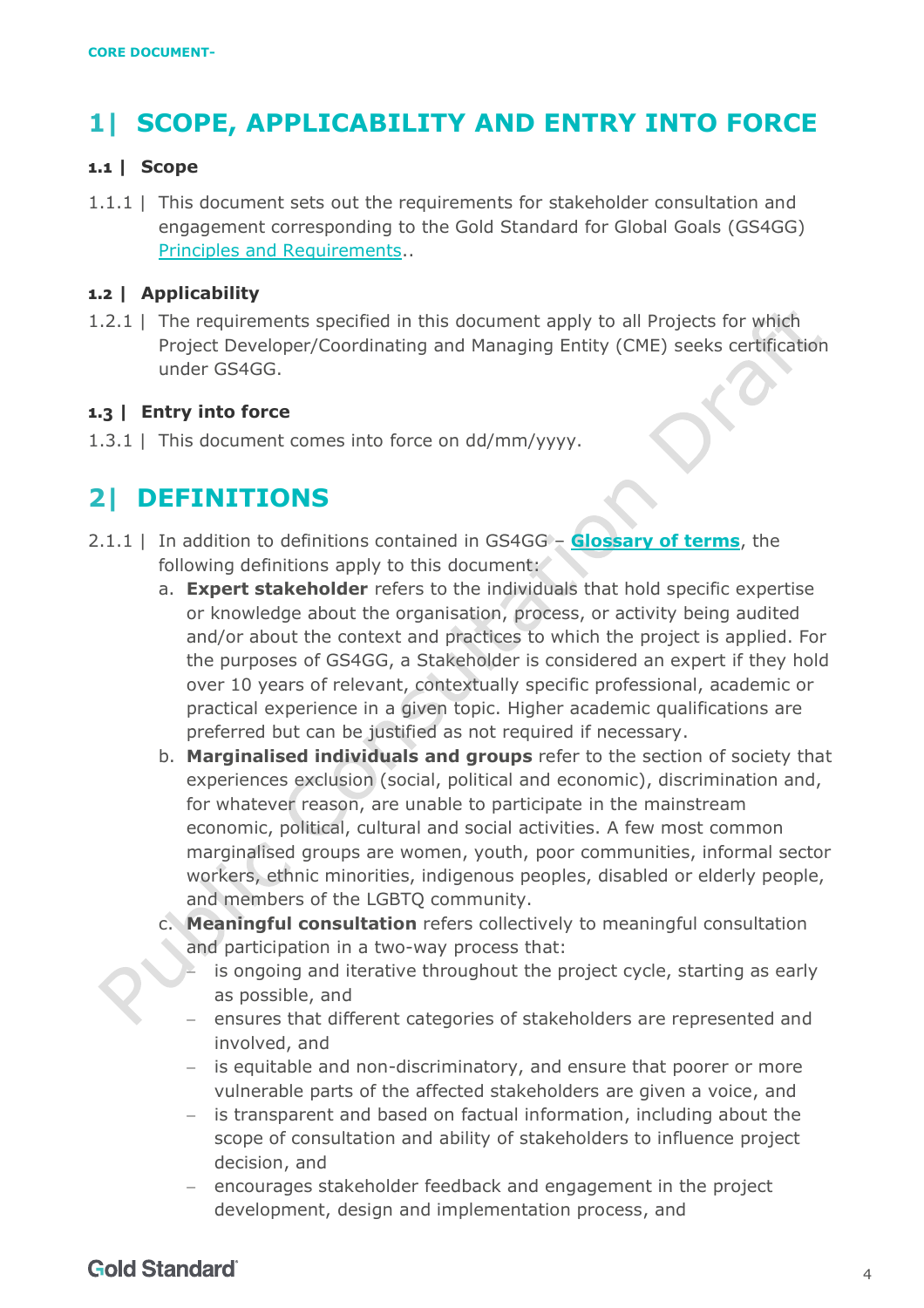- − is based on the prior disclosure and dissemination of relevant, transparent, objective, meaningful and easily accessible information in a timely manner and culturally appropriate format, and
- − considers and responds to feedback, and
- − is free of external manipulation, interference, coercion, discrimination, and intimidation, and
- − is systematically documented and relevant aspects of it is disclosed publicly in a transparent manner.
- d. **Relevant stakeholder** is a collective term for local, affected, interested and expert stakeholders.
- e. **Stakeholder consultation** is a broad term that covers process involving stakeholder identification, Stakeholder Engagement planning, disclosure of information, consultation and participation, monitoring, evaluation of feedback and, addressing grievances, throughout the project life.
- f. **Stakeholder** refers to individuals, groups or institutions that have a stake, or an interest in the project activity – that may be affected by it (either positively or negatively) or they may have an interest in it and be in a position to influence its outcomes – such as local communities, Indigenous Peoples, civil society organisations, and private sector entities, comprising women, men, girls and boys. They can include, among others, relevant ministries, local governments, and locally affected people, national and local NGOs, community-based organisations (CBOs), Indigenous Peoples organisations, women's groups, private sector companies, farmers, and research institutions.

# <span id="page-4-0"></span>**3| REQUIREMENTS**

#### <span id="page-4-1"></span>**3.1 | General requirements**

- 3.1.1 | The objective of the stakeholder consultation and engagement process is:
	- a. to identify, engage and consult stakeholders in a meaningful manner to improve project design and its outcomes, and
	- b. to inform stakeholders about the projects and discuss its likely impacts (both positive and negative) during design, planning and implementation stage and relevance to stakeholders, and

c. to establish an ongoing engagement process for stakeholders to provide input, feedback and to raise concerns throughout the project life.

3.1.2 | All Gold Standard projects shall take gender issues into account in their design, planning, implementation of the project. This requires project developers to ensure that gender issues are fully factored into comprehensive social and environmental impact assessments and that equal and effective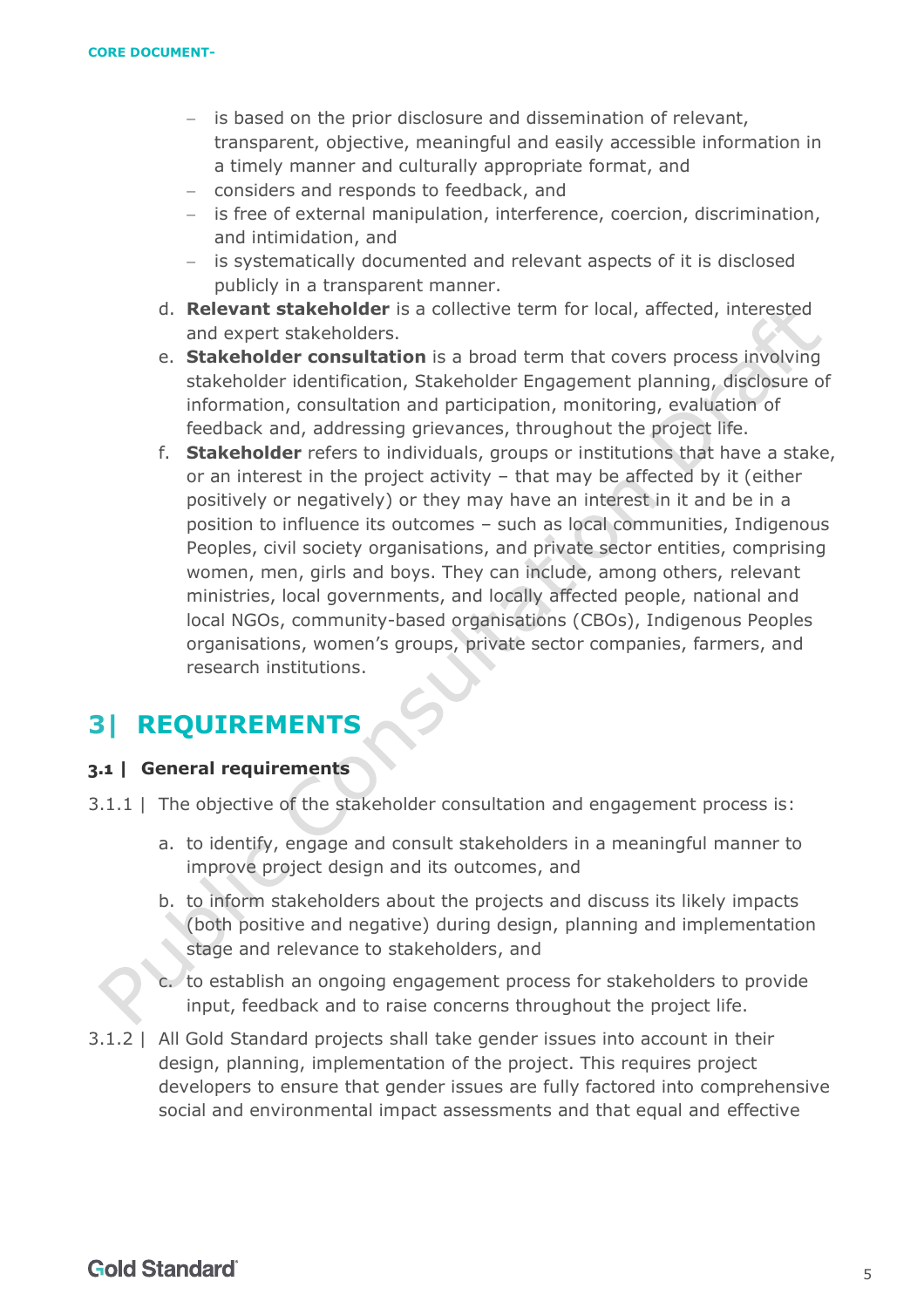participation of both women and men in stakeholder consultation<sup>1</sup> is ensured. Therefore, all projects submitted for Gold Standard certification shall meet GENDER SENSITIVE requirements (Step 1-3 of [Gender Equality requirements](https://globalgoals.goldstandard.org/standards/104_V1.1_PAR_Gender-Equality-Requirements-Guidelines.pdf) [and guidelines\)](https://globalgoals.goldstandard.org/standards/104_V1.1_PAR_Gender-Equality-Requirements-Guidelines.pdf) AND shall adhere to the Gender Principles as established in the GOLD STANDARD [GENDER POLICY.](https://globalgoals.goldstandard.org/000-6-gov-gender-policy/)

3.1.3 | The Stakeholder consultation shall comprise of a minimum two rounds of consultations including one mandatory physical meeting and one stakeholder feedback round lasting for at least two months. The following sections outlines the requirements applicable at different stages of the consultation procedure.

#### <span id="page-5-0"></span>**3.2 | Timing of Stakeholder Consultation**

- 3.2.1 | The Stakeholder Consultation shall be conducted before the start date2 of the Project.
- 3.2.2 | If the Stakeholder Consultation is conducted after the start date of the project (retroactive project), the project developer shall:
	- a. provide justification why the stakeholder is not conducted before the project start date, and
	- b. conduct consultation with relevant stakeholders as early as possible, and
	- c. provide further explanation of how comments received during the consultation were taken into account in the design and implementation of the project.
- 3.2.3 | VVB shall assess if the timing of the Stakeholder Consultation is appropriate according to the cycle of the project (regular or retroactive). VVB shall also provide its opinion on whether comments raised by stakeholders have been addressed in the project design.

#### <span id="page-5-1"></span>**3.3 | Minimum group of stakeholders to be consulted**

- <span id="page-5-2"></span>3.3.1 | The Project Developer shall identify and invite all relevant (local, affected and interested) stakeholders for consultations and comments, including, but not limited to, as mentioned below:
	- a. Local people, communities and/or representatives3 who are expected to be directly or indirectly affected (adversely affected or beneficiaries) by the project or may have an interest in the project



 $1$  To ensure equal and effective participation, the project developer can reach to wide range of community representative. These legitimate stakeholder/community representatives could be, but are not limited to: elected representatives of regional, local, traditional representatives, such as leaders (chairmen, directors) of local cooperatives, other community-based organisations, local businesses/business groups, local NGOs, and local women's groups, politicians and local government officials, school teachers, and religious leaders

<sup>&</sup>lt;sup>2</sup> For a definition of project start date, please refer to: Principle 4: Demonstration of [real outcomes: \(a\) PROJECT START DATE.](https://globalgoals.goldstandard.org/101-par-principles-requirements/)

 $3$  Legitimate stakeholder representatives could be, but are not limited to elected representatives of regional, local, traditional representatives, such as leaders (chairmen, directors) of local cooperatives, other community-based organisations, local businesses/business groups, local NGOs, and local women's groups, politicians and local government officials, school teachers, and religious leaders.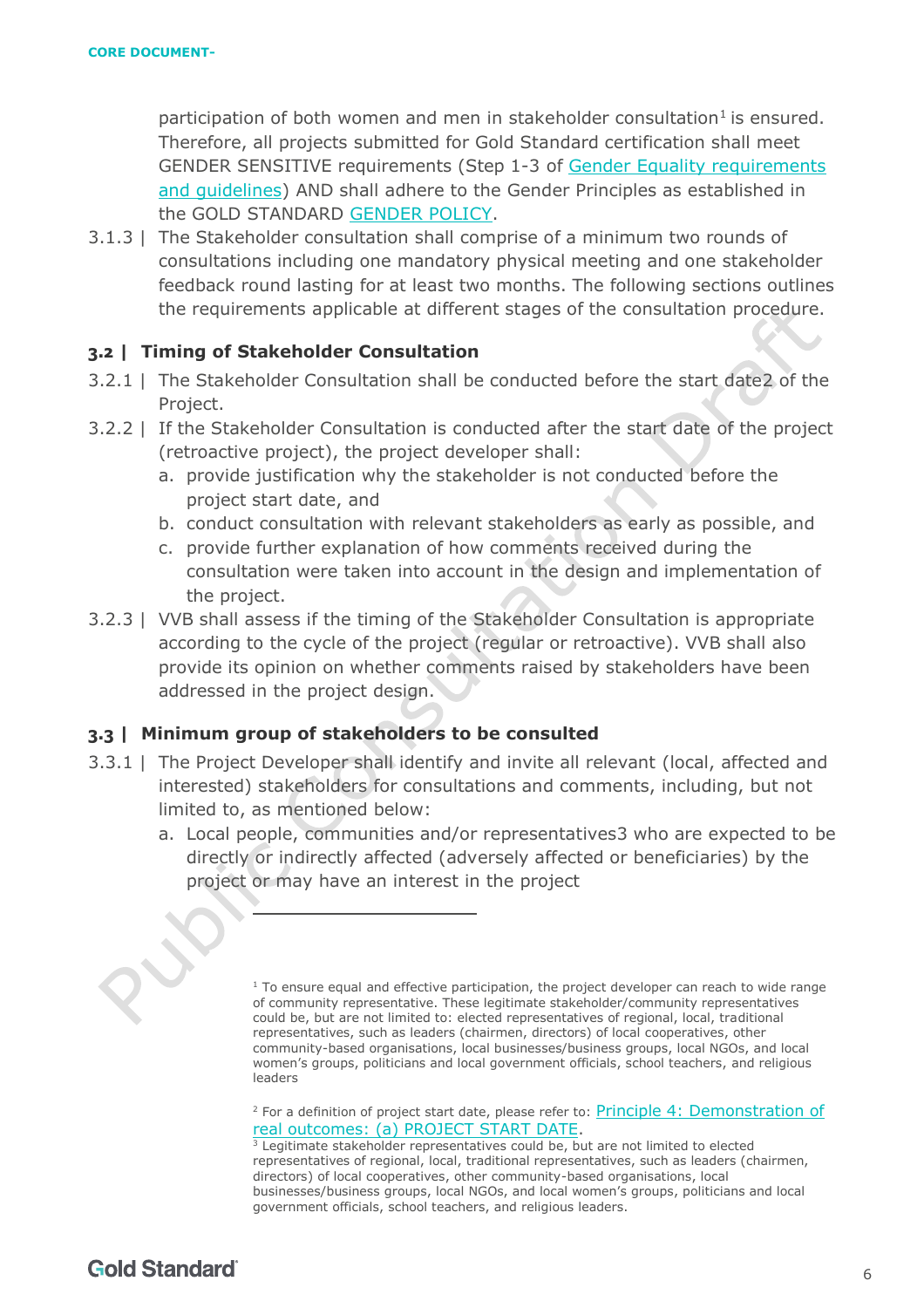- b. Stakeholders with land-tenure rights within or adjacent to the project and marginalized individuals and groups
- c. Local policymakers and representatives of local authorities
- d. National government officials or National focal bodies responsible for the project in the host country, for example, Designated National Authority (DNA) or equivalent body< [https://cdm.unfccc.int/DNA/bak/index.html>](https://cdm.unfccc.int/DNA/bak/index.html)
- e. Local non-governmental organisations (NGOs), Women Groups working on topics relevant to the project or working with communities who are likely to be affected by the project
- f. Gold Standard representative at [<help@goldstandard.org>](mailto:help@goldstandard.org)
- g. Relevant international Gold Standard NGO Supporters with representation in the region and all Gold Standard NGO Supporters located in the host country of the project. [<https://www.goldstandard.org/about-us/ngo](https://www.goldstandard.org/about-us/ngo-supporters)[supporters>](https://www.goldstandard.org/about-us/ngo-supporters)
- 3.3.2 | The Project Developer shall provide evidence that invitations were sent and comments were invited from the relevant stakeholders, at minimum, the stakeholders listed in paragraph [3.3.1 | above.](#page-5-2) For cases where any of the stakeholders listed in paragraph [3.3.1 | above,](#page-5-2) were not invited, the project developer shall provide a justification that shall be assessed by VVB.
- 3.3.3 | In the validation report, the VVB shall include opinion on
	- appropriateness of the sent invitations and justification provided (if applicable) in the context of the project type.
	- project design and its likely impact/relevance to stakeholder group(s) (if any) not invited by the project developer.

### <span id="page-6-0"></span>**3.4 | Means of inviting stakeholders**

- 3.4.1 | The project developer shall invite stakeholders in an open and transparent manner - that provides equal opportunity to each stakeholder to participate in stakeholder meeting and provide feedback.
- 3.4.2 | The project developer shall invite the stakeholders at least 30 days before the physical meeting by
	- a. selecting an appropriate invitation method considering the context of the project, stakeholders, local and national circumstances, and
	- b. using an appropriate language and measures, and adequate and effective means.
- 3.4.3 | The project developer shall ensure that the stakeholders are invited in a gender-sensitive manner. Efforts shall be made to solicit input from women and marginalised groups.
- 3.4.4 | The stakeholder consultations shall be open to anyone wishing to attend, participate and the project developer shall not deny anyone access to the consultation.

#### <span id="page-6-1"></span>**3.5 | Information to be made available to stakeholders**

3.5.1 | Prior to the physical meeting, the project developer shall share information in a manner (format, medium, language(s), etc.) that allows local stakeholders to understand – how the project is likely to affect them. The information to be made available to stakeholders shall include, inter alia: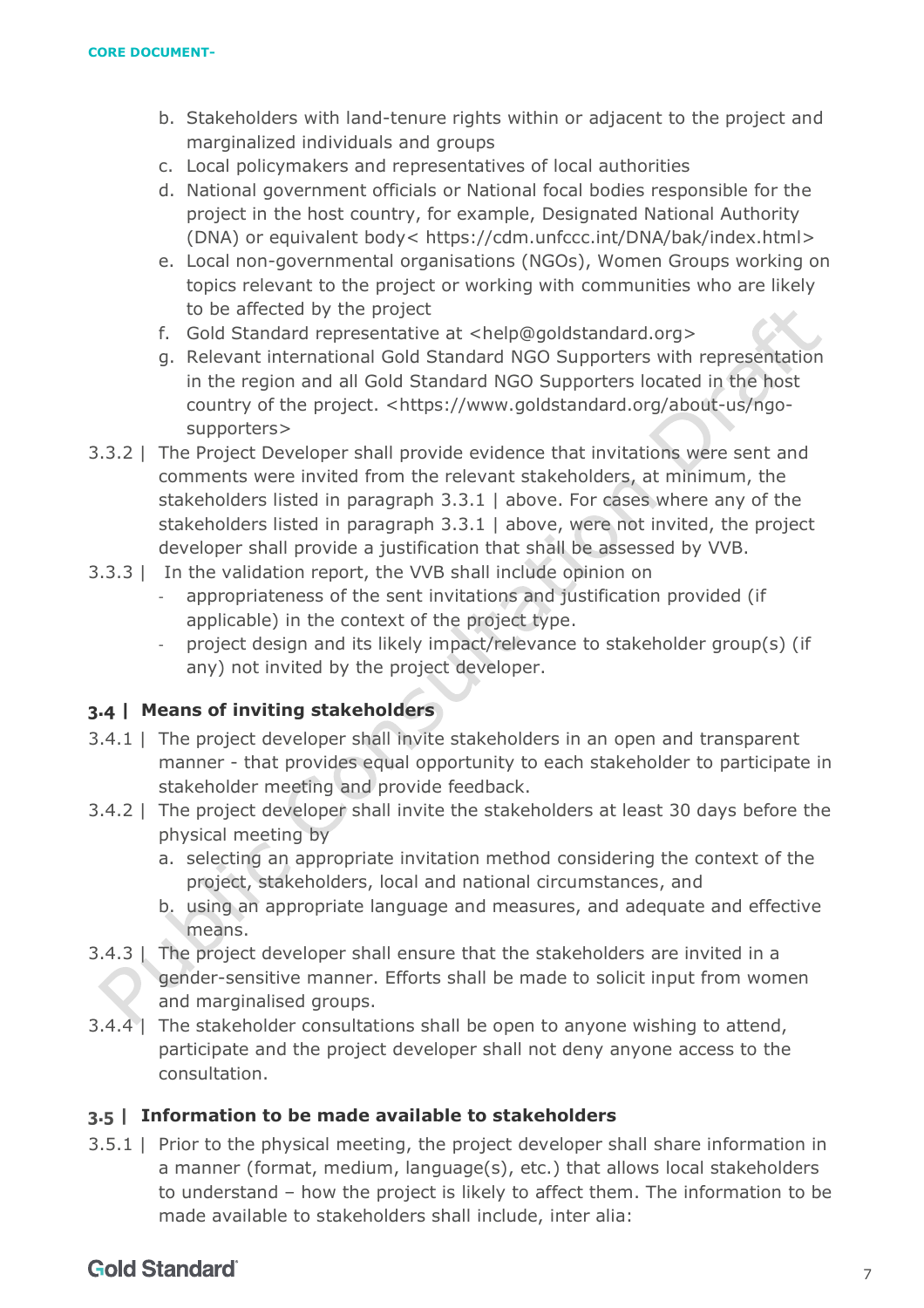- a. A non–technical summary of the Project, including information on project design, technology, objectives, scale, duration, and implementation plan (so far as known) and how it is likely to affect the various stakeholder groups.
- b. Summary of the economic, social and environmental impacts of the project as per [Safeguarding Principles & Requirements,](https://globalgoals.goldstandard.org/103-par-safeguarding-principles-requirements/) along with potentially known positive and negative impacts of the Project.
- c. Summary of likely contributions of project to Sustainable Development Goals (SDGs).
- d. Other relevant information to help stakeholders understand the project design, implementation and operation.
- e. A preliminary agenda for the event summarizing the different topics that will be discussed in the physical meeting.
- f. Contact details to get further information.
- g. Means and method to provide further feedback for those who are not able to join the physical meeting
- 3.5.2 | The timing of when prior information should be provided varies depending on the nature of the project and the local context. At a minimum, prior information shall therefore be provided at least a week in advance before the planned physical meeting. In some situations, such as projects entailing higher risk affecting Indigenous Peoples, more time may be needed.

## <span id="page-7-0"></span>**3.6 | Physical meeting(s) and feedback round**

- 3.6.1 | The stakeholder consultation shall comprise of a minimum of two rounds of consultations including:
	- a. mandatory physical meeting with local stakeholders, and
	- b. stakeholder feedback round lasting for at least two months [feedback sought with regards to reducing duration of stakeholder feedback round to 30 days (or another appropriate duration)]

### <span id="page-7-1"></span>**a. Physical meeting**

- 3.6.2 | The objective of the physical meeting is to inform the relevant stakeholders of the project details and ensure that stakeholders are provided with an opportunity to influence project design, implementation and operation by interacting with the project developer (and also amongst each other) and exchanging views and concern(s) in a free and transparent manner.
- 3.6.3 | The project developer shall cover following key points during physical meeting(s):
	- a. summary of project information as per para 3.5.1,
	- b. ensure that at a minimum, the discussion covers stakeholder's perceptions and expectations about project benefits and potential adverse impacts; how adverse impacts may be avoided and minimized and what the appropriate mitigation mechanisms may be,
	- c. potential options for input & feedback and grievance mechanism (refer to [Stakeholder Consultation and Engagement Guidelines](https://globalgoals.goldstandard.org/102g-par-stakeholder-consultation-requirements/) for details)
	- d. information on next steps and contact details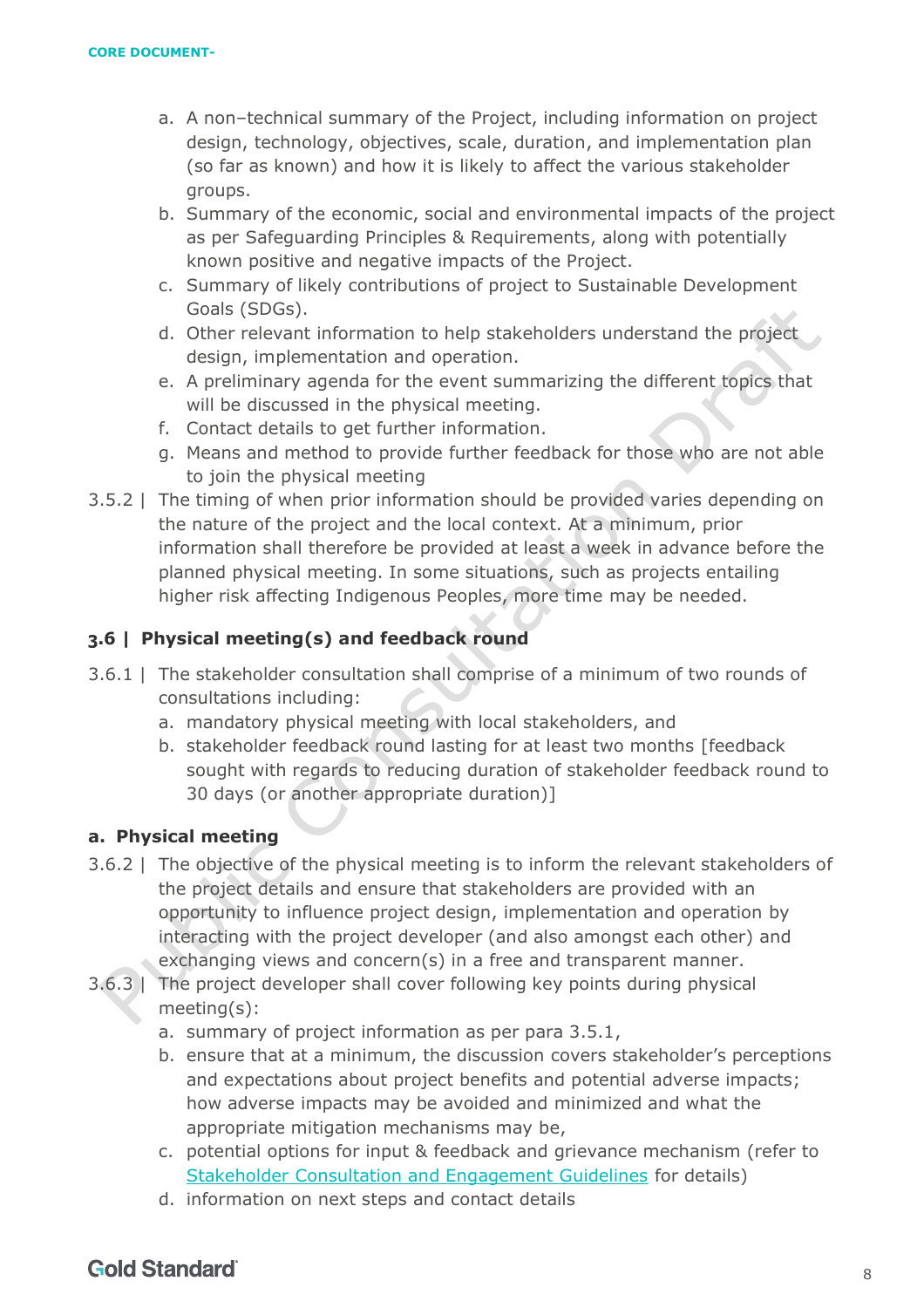- 3.6.4 | The project developer shall ensure that the place and timing of the physical meeting(s) is appropriate for all relevant stakeholders and does not pose a barrier to participation, e.g. for a particular gender or stakeholder group.
- 3.6.5 | Where necessary, other means and approaches that are appropriate for local and national circumstances (and those of the Project) can be used to conduct physical meetings. For example, if a project covers a large geographical area, instead of one physical meeting, the project developer should organise several physical meetings at different locations, to ensure that as many stakeholders as possible can participate. Other examples could be smaller workshops and seminars, focus groups, round table meetings etc.
- 3.6.6 | For retroactive project<sup>4</sup>, the project developer shall conduct, at minimum, physical meeting before project submission for preliminary review. Special attention must be paid to the fact that the projects must take into account stakeholder feedback and shall modify project design, where reasonable.
- 3.6.7 | For a retroactive project, the project developer may conduct the physical meeting(s) with the stakeholder feedback round. However, project developer shall conduct combined consultation before project submission for preliminary review. In such cases, the project developer shall ensure compliance with all the requirements outlined in this document.
- 3.6.8 | The project developer shall encourage equal and effective participation by both men and women, marginalized individual and groups in the meetings.

# <span id="page-8-0"></span>**b. Feedback round:**

- 3.6.9 | The project developer shall provide feedback to the stakeholders on how comments received in physical meeting(s) have been considered and seek further comments from stakeholders.
- 3.6.10 |All stakeholder invited to participate in physical meeting shall be invited to provide feedback during the stakeholder feedback round.
- 3.6.11 |The project developer shall share the updated project documentation with stakeholders via, including but not limited to, publicly accessible website or online platform for sixty days. It shall include details on procedure & contact details for submission of further comments.
- 3.6.12 |At the end of the stakeholder feedback round, Project Developer shall consolidate all the comments received during the feedback round.
- 3.6.13 |The project developer may organise the Stakeholder Feedback Round in parallel to the validation process, however before concluding the validation opinion, the VVB shall take into account the feedback and how the comments were addressed and any potential revision in the project design and documentation.

<sup>4</sup> Retroactive project - the project for which stakeholder consultation is conducted after project start date.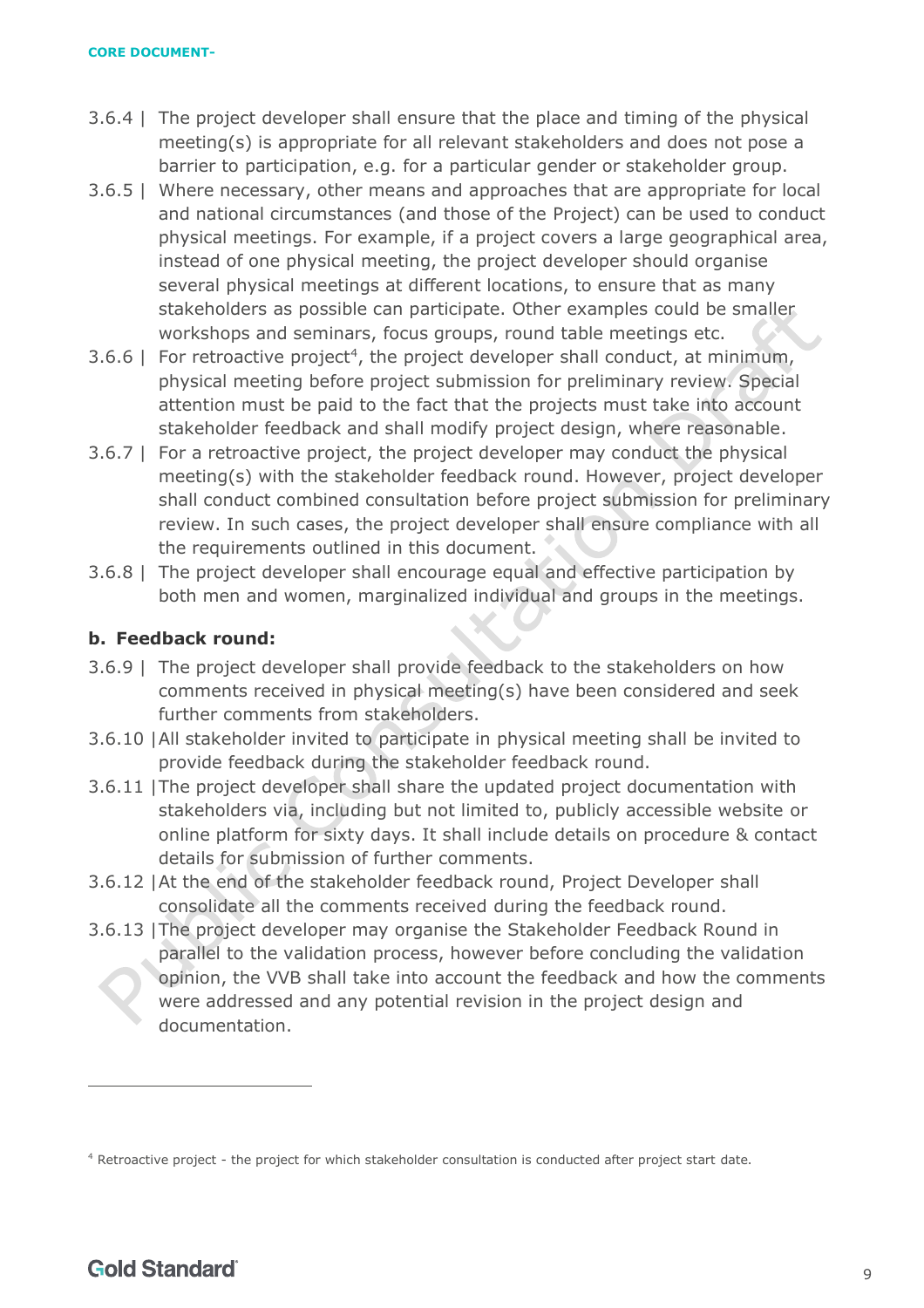## <span id="page-9-0"></span>**3.7 | Consideration of comments received**

- 3.7.1 | The project developer shall ensure that all the comments received during the consultations i.e., physical meetings and Stakeholder Feedback Round are well documented in the form they are received i.e. with minimum interpretation and without tempering with the spirit and intent of the comment.
- 3.7.2 | The project developer shall include details with justifications, as applicable in Stakeholder Consultation Report on how stakeholder comments have been taken into account. The Project Developer shall provide justification when any comments have not been incorporated or addressed.
- 3.7.3 | If the project developer receives stakeholder comments after the listing of the project at the Gold Standard Impact Registry (after preliminary review), through any channel, and before Validation, the Project Developer shall consider such comments and make suggested changes (if required) before the conclusion of validation.
- 3.7.4 | VVB must assess all the comments/feedback received during the physical meeting(s) and feedback round and provide its opinion on whether they are appropriately addressed in the project design.

## <span id="page-9-1"></span>**3.8 | Continuous input and grievance mechanism**

- 3.8.1 | All projects shall setup a formal input & feedback, and grievance mechanism with the purpose of providing stakeholders with an opportunity to submit any feedback or record concerns/grievances during the entire project lifetime.
- 3.8.2 | The project developer shall discuss in the physical meeting potential options for ongoing feedback & input and grievance mechanism and agree on an appropriate method.
- 3.8.3 | At a minimum, Continuous Input and Grievance Expression Process book shall be made available at an agreed location. Refer to detailed guidelines available in the [Stakeholder Consultation and Engagement Guidelines.](https://globalgoals.goldstandard.org/102g-par-stakeholder-consultation-requirements/)
- 3.8.4 | The continuous input and grievance mechanism agreed with stakeholder shall be described in the Stakeholder Consultation Report.
- 3.8.5 | The project developer shall record all comments, inputs or concerns raised by the stakeholders using agreed mode of continuous feedback or any other form. The project developer shall send a written acknowledgement to the stakeholder, except if the comment is anonymous.
- 3.8.6 | The project developer shall keep the stakeholder(s) informed of the measures taken in context of the comment(s) raised.

## <span id="page-9-2"></span>**3.9 | Stakeholder consultation documentation**

- 3.9.1 | The project developer shall use the stakeholder consultation report [template](https://globalgoals.goldstandard.org/stakeholder-consultation-report/) to document all the steps taken to meet the requirements presented in this document and provide evidence to demonstrate compliance.
- 3.9.2 | The stakeholder consultation report shall be submitted to Gold Standard within three months of the first physical meeting.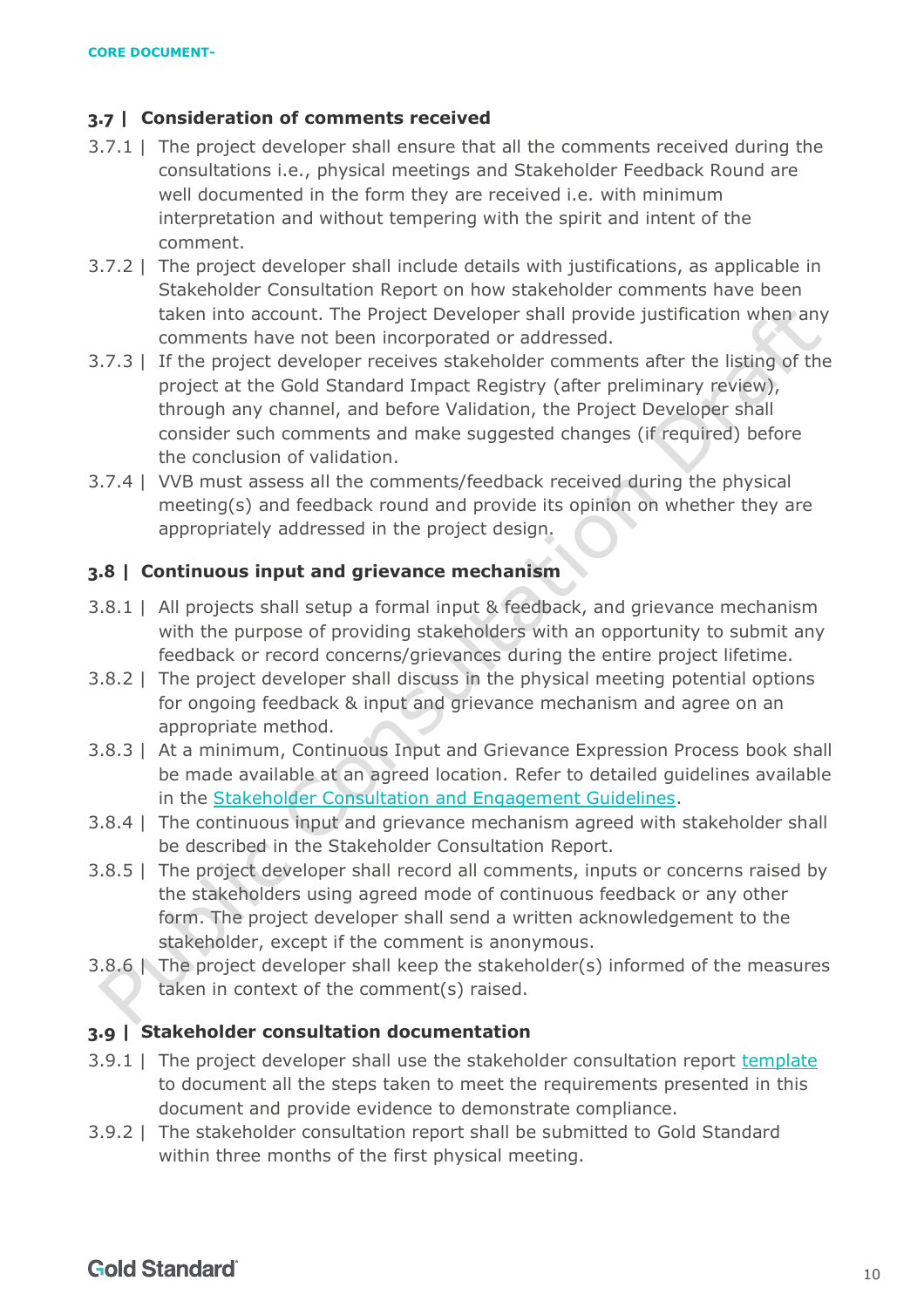### <span id="page-10-0"></span>**3.10 | Ongoing Reporting**

- 3.10.1 |Project developer shall provide information in the annual report and monitoring report, as applicable, on the following:
	- a. Concerns that have been identified and raised by stakeholders during the stakeholder consultations and the mitigation measures put in place to address those.
	- b. Any feedback given by stakeholders as part of the project's grievance mechanism.
- 3.10.2 |Any stakeholder comments received after the Validation of the Project shall be addressed before the next Verification. If the project undergoes a combined Validation/Verification (Design and Performance Certification), the comments shall be considered before the following Verification.

# <span id="page-10-1"></span>**4| POA-SPECIFIC REQUIREMENTS**

#### <span id="page-10-2"></span>**4.1 | General requirements**

- 4.1.1 | For PoAs, the CME shall conduct the stakeholder consultation at both:
	- a. PoA level i.e., PoA Design Consultation (The PoA design consultation does not necessarily require a physical meeting), and
	- b. VPA level i.e., real case & corresponding VPA level consultations

#### <span id="page-10-3"></span>**a. PoA level Consultation**

#### <span id="page-10-4"></span>**4.2 | Objective of PoA design consultation**

4.2.1 | The PoA Design Consultation is mandatory and is conducted to obtain feedback on design of proposed PoA from governments, relevant national authorities, NGO communities, and other relevant stakeholders.

#### <span id="page-10-5"></span>**4.3 | Timing of PoA Design Consultation**

4.3.0 | The CME shall conduct the PoA design consultation before the time of first submission5 to Gold Standard for Preliminary Review.

#### <span id="page-10-6"></span>**4.4 | Minimum group of stakeholders to be consulted**

4.4.0 | The CME shall identify and invite comments from all relevant stakeholders, including, but not limited to, as mentioned below;

<sup>5</sup> Retroactive VPAs with a project start date before or after the time of first submission of the PoA must submit the required documents for preliminary review within one year of its start date. Retroactive VPAs that are submitted at a date later than one year from the VPA start date will not be eligible for Gold Standard Certification.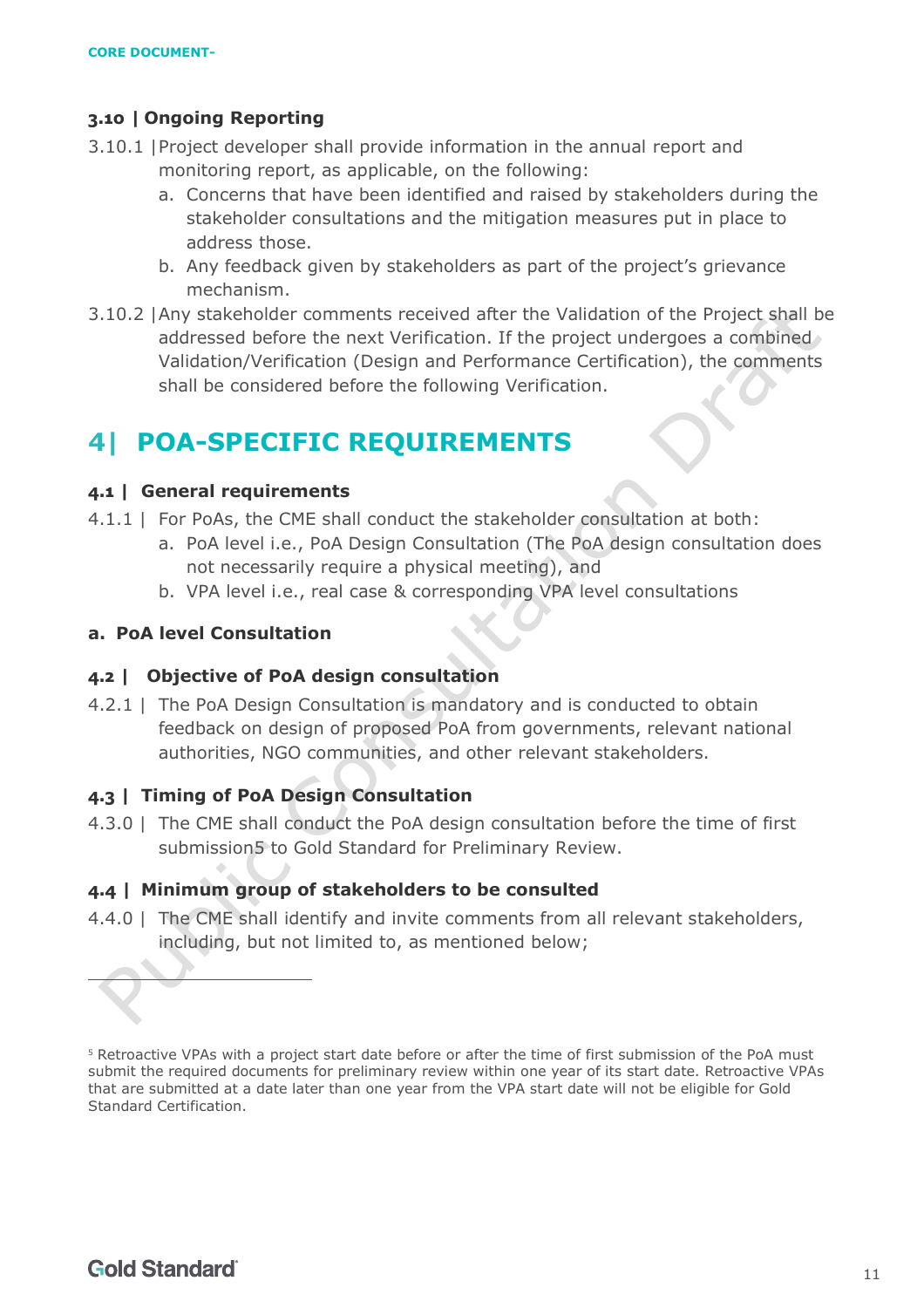- a. Local policymakers and representatives of local authorities
- b. National government officials or National focal bodies responsible for the project in the host country, for example, Designated National Authority (DNA) < [https://cdm.unfccc.int/DNA/bak/index.html>](https://cdm.unfccc.int/DNA/bak/index.html)
- c. Local non-governmental organisations (NGOs), Women Groups working on topics relevant to the project or working with communities who are likely to be affected by the project
- d. Gold Standard representative at [<help@goldstandard.org>](mailto:help@goldstandard.org)
- e. Relevant international Gold Standard NGO Supporters with representation in the region and all Gold Standard NGO Supporters located in the host country of the project. [<https://www.goldstandard.org/about-us/ngo](https://www.goldstandard.org/about-us/ngo-supporters)[supporters>](https://www.goldstandard.org/about-us/ngo-supporters)
- 4.4.1 | The CME shall provide evidence the relevant stakeholders, at minimum, the stakeholders listed in paragraph [3.3.1 | above](#page-5-2) were invited to provide comments on design of proposed PoA. For cases where any of the stakeholders listed in [3.3.1 | above,](#page-5-2) were not invited, the CME shall provide a justification.
- 4.4.2 | In the case of multi-country PoA, the CME may conduct one PoA design consultation per host country or combined design consultation for all countries.

### <span id="page-11-0"></span>**4.5 | Means of inviting stakeholders**

- 4.5.0 | The CME shall employ appropriate means (physical meeting(s) or remote meeting(s) or feedback via electronic means or other appropriate means) for stakeholder engagement during design consultation. The CME shall justify the appropriateness of the employed method in the context of engagement requirements mentioned in section 3.4 above.
- 4.5.1 | The CME shall invite comments on PoA Design by
	- a. selecting the most appropriate invitation method considering the context of the PoA, stakeholders, local and national circumstances, and
	- b. using an appropriate language, and adequate and effective measures and means.
- 4.5.2 | In case of multi-country PoA, if combined PoA design consultation is organised, the CME shall ensure that all relevant stakeholders as listed in para 4.4.1, above from each host country are invited.

### <span id="page-11-1"></span>**4.6 | Information to be made available to stakeholders**

- 4.6.0 | To ensure that relevant stakeholders understand the PoA objective, design and likely impacts thus enabling stakeholders to influence and improve the PoA design and implementation, the CME shall share the key PoA information with stakeholders, including but not limited to:
	- a. the PoA's objective, entities involved, geographical boundary, duration, implementation plan, details of the technology/measures to be implemented under the PoA, and
	- b. interaction with other similar initiatives/programmes in overlapping geographical boundaries, and
	- c. target end users (as applicable), and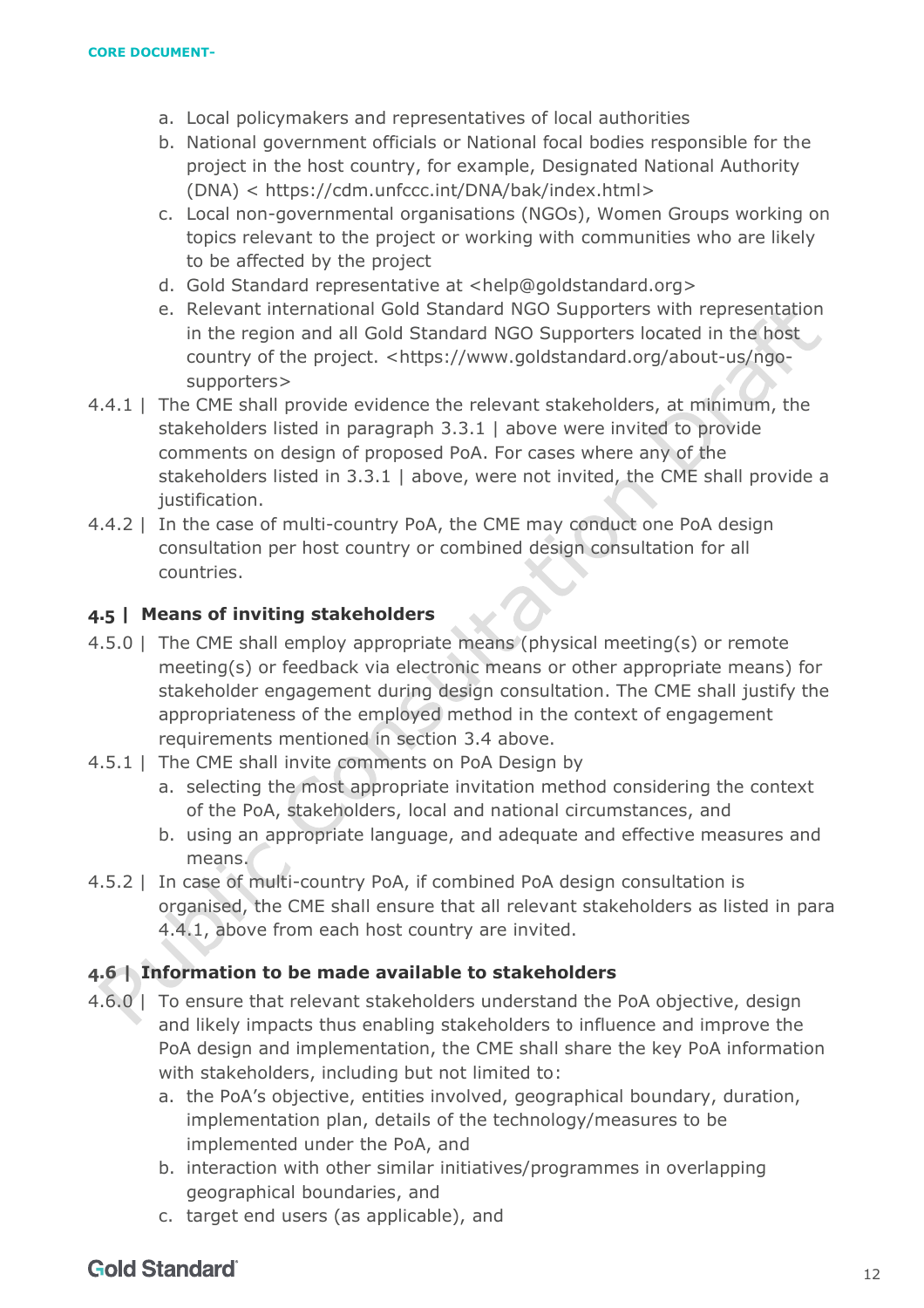- d. contribution to SDGs and compliance with safeguards, and
- e. other planned consultations (e.g. at VPA level)
- f. any other relevant information
- 4.6.1 | In case of multi-country PoA, if combined PoA design consultation is organised, the CME shall ensure that key PoA information per host country is provided in clear and transparent manner.
- 4.6.2 | The CME shall
	- a. make key PoA information available via physical (hard copies) or electronic means (emails or other publicly accessible electronic means) to stakeholders, and
	- b. provide sufficient time (at minimum 30 days) to stakeholder to provide comments
- $4.6.3$  | In case, the CME organises physical meeting(s) for PoA design consultation, the key PoA information shall be shared with stakeholder at least a week in advance before the planned physical meeting.

## <span id="page-12-0"></span>**4.7 | Consideration of comments received**

- 4.7.0 | The CME shall document all the comments received during the PoA design consultation(s) - with minimum interpretation and without tempering with the spirit and intent of the comment.
- 4.7.1 | The CME shall include details in the PoA design Consultation report on how stakeholder comments are taken into account and summaries changes, if any, following the stakeholder feedback received. The CME shall provide justification when any comments have not been incorporated or addressed.

## <span id="page-12-1"></span>**4.8 | PoA design consultation documentation**

- 4.8.0 | The CME shall submit the PoA design consultation report within three months of the PoA design consultation period is over.
- 4.8.1 | In case, a physical meeting is organised as part of the PoA design consultation, the PoA design consultation report shall be submitted within three months of physical meeting. In case of multiple physical meetings, PoA design consultation report shall be submitted within three months of the latest physical meeting.

## <span id="page-12-2"></span>**b. VPAs level Consultation**

## <span id="page-12-3"></span>**4.9 | General requirements**

- 4.9.0 | For VPA level consultation, the CME shall conduct two rounds of consultation viz. a physical stakeholder consultation and a stakeholder feedback round. For VPA level, the CME must follow the requirements specified for project level consultation under section 3, above.
- 4.9.1 | A separate stakeholder consultation shall be organised for each real case VPA proposed to be included in the PoA.
- 4.9.2 | A single stakeholder consultation i.e., grouped stakeholder consultation may be organised for several corresponding VPA(s). The CME may conduct a grouped stakeholder consultation as long as the proposed VPAs:
	- a. correspond to the same real case VPAs, and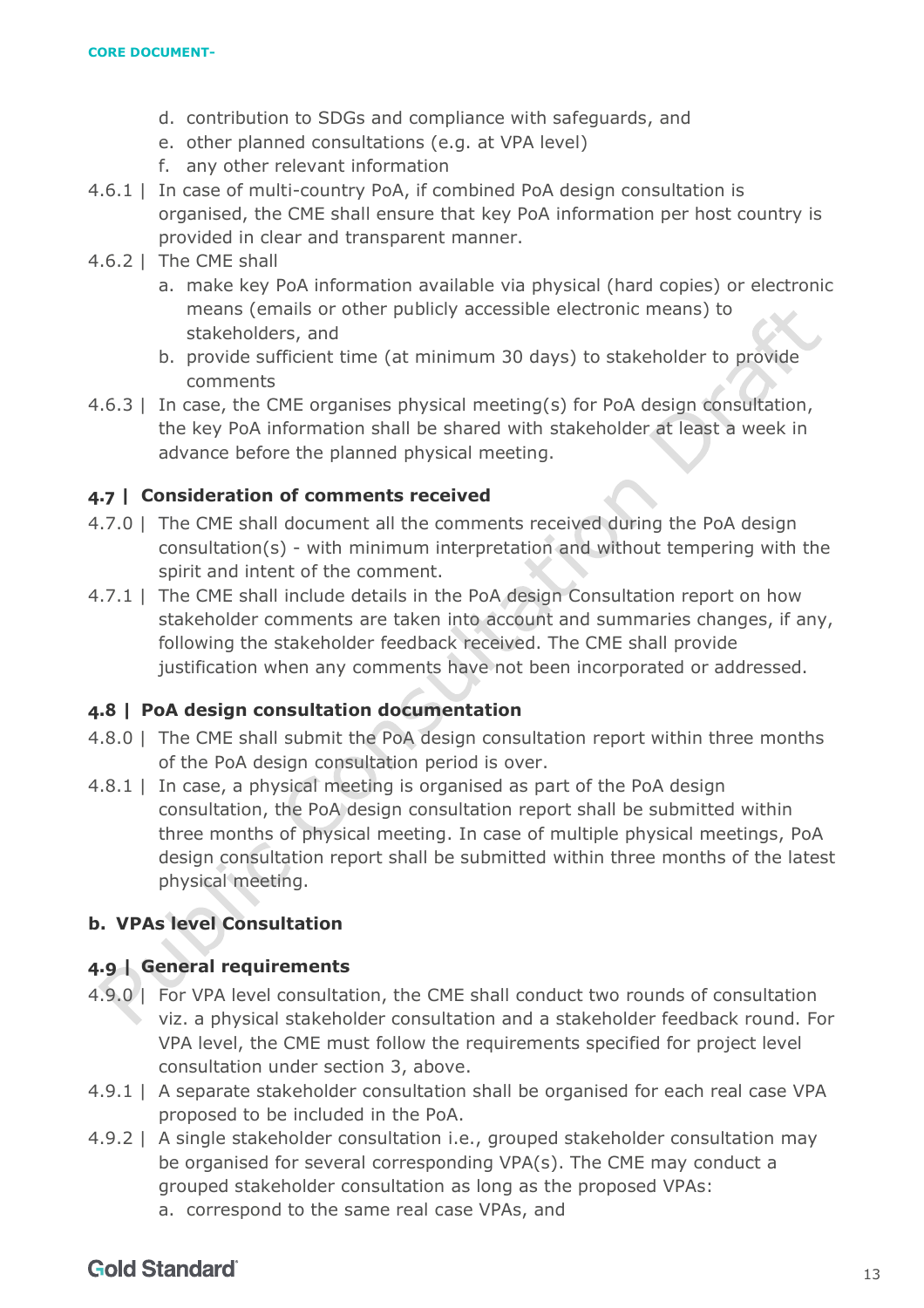- b. are to be implemented within same host country, and
- c. are to be implemented within the geographical boundary, applicable to the group defined for single consultation. The applicable geographical boundary is defined at the time of first physical meeting of the specific grouped consultation, and
- d. are included in the PoA within two years of the first physical meeting conducted for grouped consultation.
- 4.9.3 | When grouped stakeholder consultation is conducted, the CME shall:
	- a. clearly describe the geographical boundary of grouped stakeholder consultation, and
	- b. invite relevant stakeholders for physical meeting(s) and stakeholder feedback round accordingly
	- c. inform the stakeholders about the validity period of grouped stakeholder consultation (i.e., two year from first physical meeting) and CME's implementation plan for development of VPAs.
- 4.9.4 | The CME shall submit the stakeholder consultation report within three months of the physical meeting or with inclusion request for first corresponding VPA of the group, whichever is earlier.
- 4.9.5 | For all corresponding VPAs that are part of grouped stakeholder consultation, the CME should during monitoring gather feedback from local stakeholders – primarily end users and impacted stakeholder groups on the project implementation and its impacts, on a sample basis as part of ongoing feedback mechanism.
- 4.9.6 | The Gold Standard reserves the right to enforce stakeholder consultation for VPAs that are included via grouped stakeholder consultation, at the time of submission of activity level stakeholder consultation report.
- 4.9.7 | A grievance mechanism shall be established and made available for each VPA of a PoA.

# <span id="page-13-0"></span>**5| EXPERT STAKEHOLDERS ENGAGEMENT**

- 5.1.1 | In addition to seeking the views of relevant (interested and affected) stakeholder inputs, certain Safeguarding Principles and SDG Impacts may require the opinion and recommendations of Expert Stakeholders. These are stated in specific Activity Requirements or in the Safeguarding Principles & Requirements. The Project shall demonstrate how the opinions and recommendations of Expert Stakeholders are incorporated into the project design. The feedback from Expert Stakeholders may be sought any time during the project design and consultations, but it is recommended that they are sought during the first phase of consultation.
- 5.1.2 | Where a given Safeguarding Requirement, SDG Impact or other topic requires the input of independent Expert Stakeholder(s), this appointment shall be made directly by the project developer. A signed statement from the appointed Expert Stakeholders confirming that they have no conflict of interest or other financial interest in the Project, project developer or associated organisations shall be provided to Gold Standard.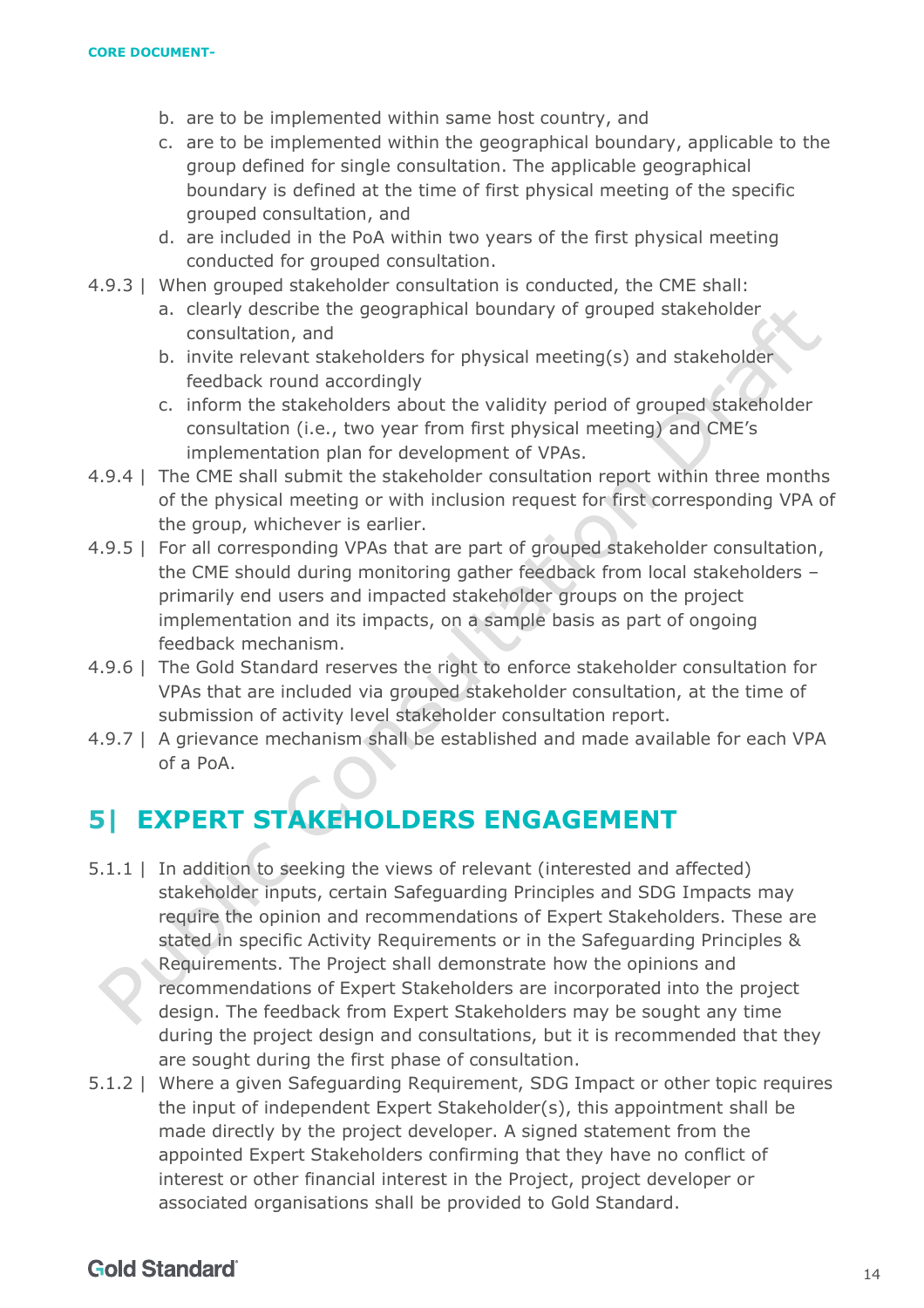5.1.3 | Expert Stakeholders are not necessarily required to attend face-to-face consultation meetings but must be provided with sufficient information to form opinions and recommendations concerning the Project. Unedited written feedback from Expert Stakeholder(s) along with evidence as to how the feedback has been addressed and incorporated into the Project design shall be provided for Validation.

# <span id="page-14-0"></span>**6| ASSESSMENT AND REPORTING REQUIREMENTS FOR VVB**

## <span id="page-14-1"></span>**6.1 | VVB assessment**

- 6.1.1 | The VVB shall assess that requirements set out in this document regarding the stakeholder engagement are complied with in entirety.
- 6.1.2 | A sample of stakeholders shall be interviewed during every scope of assessment (Validation and Verification).
- 6.1.3 | The verification review shall focus on any continuous input and/or grievance received during the monitoring period and assess whether it has been sufficiently taken into account.

## <span id="page-14-2"></span>**6.2 | Reporting requirements**

- 6.2.0 | The VVB shall report if the project demonstrates full compliance with the requirements set out in the sections above.
- 6.2.1 | The VVB shall report the auditing techniques used to assess the compliance of project implementation in the context of stakeholder engagement, in the validation/verification report.
- 6.2.2 | The affiliation of each stakeholder interviewed shall be reported clearly in the validation and/or verification report along with the inputs received from them.
- 6.2.3 | VVB shall provide its opinion on whether there is any stakeholder feedback received during assessment which might require a design change.
- 6.2.4 | The VVBs shall provide their opinion if the handling of the comments by Project Developer was appropriate.
- 6.2.5 | The VVBs shall report if the stakeholder consultation were conducted in a gender-sensitive manner.
- 6.2.6 | The VVBs shall report if the documentation drafted for the stakeholder engagement such as non-technical summary, invitations sent to various stakeholders etc. were appropriate and served the purpose mentioned in the sections above.
- 6.2.7 | The VVBs shall provide their opinion on the appropriateness of the methods chosen for designing the grievance mechanism. It must be highlighted if the grievance mechanism is easy to access for every section of affected stakeholders and does not leave out anyone, especially marginalised individual and groups by the virtue of the used method.
- 6.2.8 | During verification, VVBs must report if the comments received through continuous input and grievance mechanism were considered by the project developer/CME and incorporated in project/PoA design (if required).